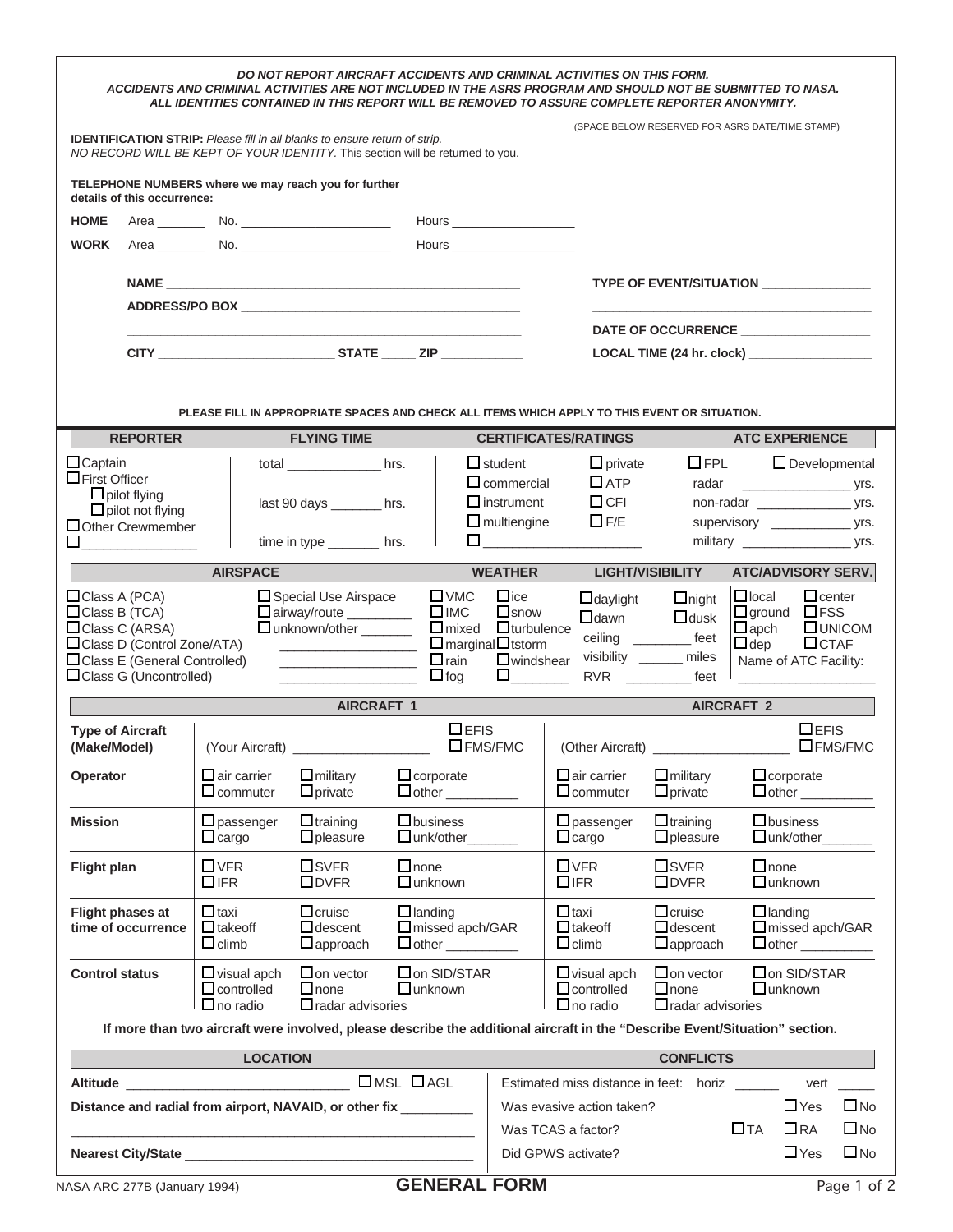## NATIONAL AERONAUTICS AND SPACE ADMINISTRATION NASA has established an Aviation Safety Reporting System (ASRS) to identify issues in the aviation system which need to be addressed. The program of which this system is a part is described in detail in FAA Advisory Circular 00-46D. Your assistance in informing us about such issues is essential to the success of the program. Please fill out this form as completely as possible, enclose in an sealed envelope, affix proper postage, and and send it directly to us. The information you provide on the identity strip will be used only if NASA determines that it is necessary to contact you for further information. THIS IDENTITY STRIP WILL BE RETURNED DIRECTLY TO YOU. The return of the identity strip assures your anonymity. AVIATION SAFETY REPORTING SYSTEM Section 91.25 of the Federal Aviation Regulations (14 CFR 91.25) prohibits reports filed with NASA from being used for FAA enforcement purposes. This report will not be made available to the FAA for civil penalty or certificate actions for violations of the Federal Air Regulations. Your identity strip, stamped by NASA, is proof that you have submitted a report to the Aviation Safety Reporting System. We can only return the strip to you, however, if you have provided a mailing address. Equally important, we can often obtain additional useful information if our safety analysts can talk with you directly by telephone. For this reason, we have requested telephone numbers where we may reach you. **Thank you for your contribution to aviation safety. NOTE:** AIRCRAFT ACCIDENTS SHOULD NOT BE REPORTED ON THIS FORM. SUCH EVENTS SHOULD BE FILED WITH THE NA-TIONAL TRANSPORTATION SAFETY BOARD AS REQUIRED BY NTSB Regulation 830.5 (49CFR830.5). Please fold both pages (and additional pages if required), enclose in a sealed, stamped envelope, and mail to: NASA AVIATION SAFETY REPORTING SYSTEM POST OFFICE BOX 189 MOFFETT FIELD, CALIFORNIA 94035-0189 **DESCRIBE EVENT/SITUATION** Keeping in mind the topics shown below, discuss those which you feel are relevant and anything else you think is important. Include what you believe really caused the problem, and what can be done to prevent a recurrence, or correct the situation. ( USE ADDITIONAL PAPER IF NEEDED)  $\overline{\mathsf{X}}$